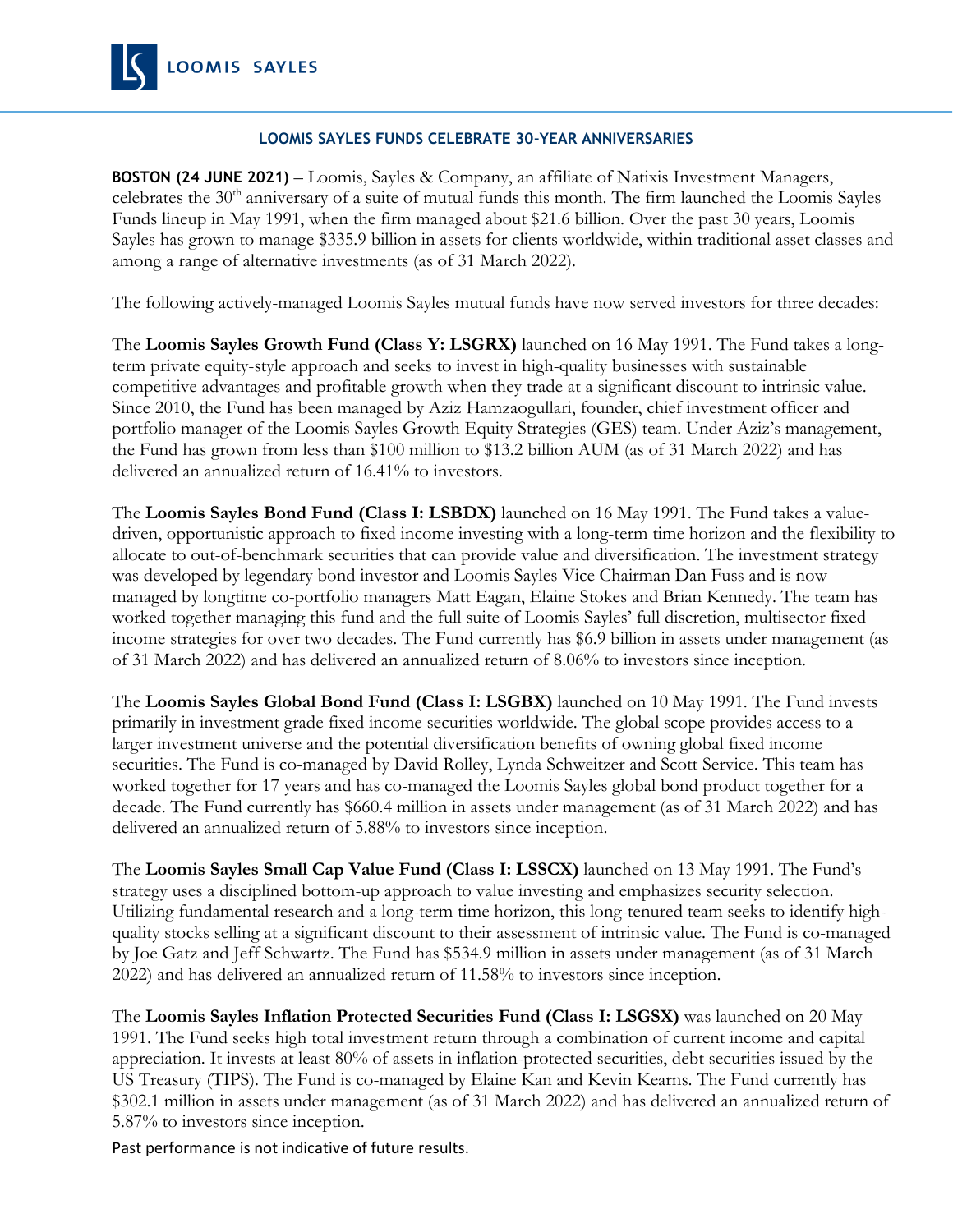### **LOOMIS SAYLES GROWTH FUND PERFORMANCE (%) AS OF 31 MARCH 2022**

|                                              | <b>AVERAGE ANNUALIZED RETURN</b> |        |        |         |  |
|----------------------------------------------|----------------------------------|--------|--------|---------|--|
|                                              | 1 YEAR                           | 3 YEAR | 5 YEAR | 10 YEAR |  |
| LOOMIS SAYLES GROWTH FUND (CLASS Y)          | 6.29                             | 17.88  | 17.77  | 16.41   |  |
| <b>BENCHMARK: RUSSELL 1000® GROWTH INDEX</b> | 14.98                            | 23.60  | 20.88  | 17.04   |  |

**Performance data shown represents past performance and is no guarantee of, and not necessarily indicative of, future results. Investment return and principal value may fluctuate so that shares, when redeemed, may be worth more or less than their original cost. Performance data quoted represents past performance and current returns may be higher or lower. For performance current to the most recent month-end, please visit**  [www.loomissayles.com](http://www.loomissayles.com/)**.** 

Data sources: Natixis Distribution, LLC and Russell. Total returns reflect Fund fees and expenses and assume reinvestment of dividends and capital gains distributions. Returns include the expenses of the Fund's Class Y shares and assume reinvestment of dividends and capital gains distributions. Performance data reflects certain fee waivers and reimbursements. Without such waivers, performance would be lower. Y shares are only available to certain institutional investors with a minimum initial investment of \$100,000. Performance for multi-year periods is annualized. Indices are unmanaged and do not incur fees. It is not possible to invest directly in an index.

Gross expense ratio 0.64%, Net expense ratio 0.64%. As of the most recent prospectus, the investment advisor has contractually agreed to waive fees and/or reimburse expenses (with certain exceptions) once the expense limitation of the fund has been exceeded. This arrangement is set to expire on  $31/1/2023$ . When an expense limitation has not been exceeded, the fund may have similar expense ratios.

### **LOOMIS SAYLES BOND FUND PERFORMANCE (%) AS OF 31 MARCH 2022**

|                                                                 | AVERAGE ANNUALIZED RETURN |        |        |         |
|-----------------------------------------------------------------|---------------------------|--------|--------|---------|
|                                                                 | 1 YEAR                    | 3 YEAR | 5 YEAR | 10 YEAR |
| <b>LOOMIS SAYLES BOND FUND (CLASS I)</b>                        | $-0.83$                   | 199    | 741    | 3.51    |
| <b>BENCHMARK: BLOOMBERG BARCLAYS US GOVERNMENT/CREDIT INDEX</b> | $-3.85$                   | 2.12   | 7.44   | 7.45    |

**Performance data shown represents past performance and is no guarantee of, and not necessarily indicative of, future results. Investment return and principal value may fluctuate so that shares, when redeemed, may be worth more or less than their original cost. Performance data quoted represents past performance and current returns may be higher or lower. For performance current to the most recent month-end, please visit**  [www.loomissayles.com](http://www.loomissayles.com/)**.** 

Data Sources: Natixis Distribution, LLC and Bloomberg Barclays. Total return assumes reinvestment of dividends and capital gains distributions. Performance data reflects certain fee waivers and reimbursements. Without such waivers, performance would be lower. I Class Shares are only available to certain institutional clients. Minimum initial investment: \$100,000.

Gross expense ratio 0.67%, Net expense ratio 0.67%. As of the most recent prospectus, the investment advisor has contractually agreed to waive fees and/or reimburse expenses (with certain exceptions) once the expense limitation of the fund has been exceeded. This arrangement is set to expire on 31/1/2023. When an expense limitation has not been exceeded, the fund may have similar expense ratios and/or yields.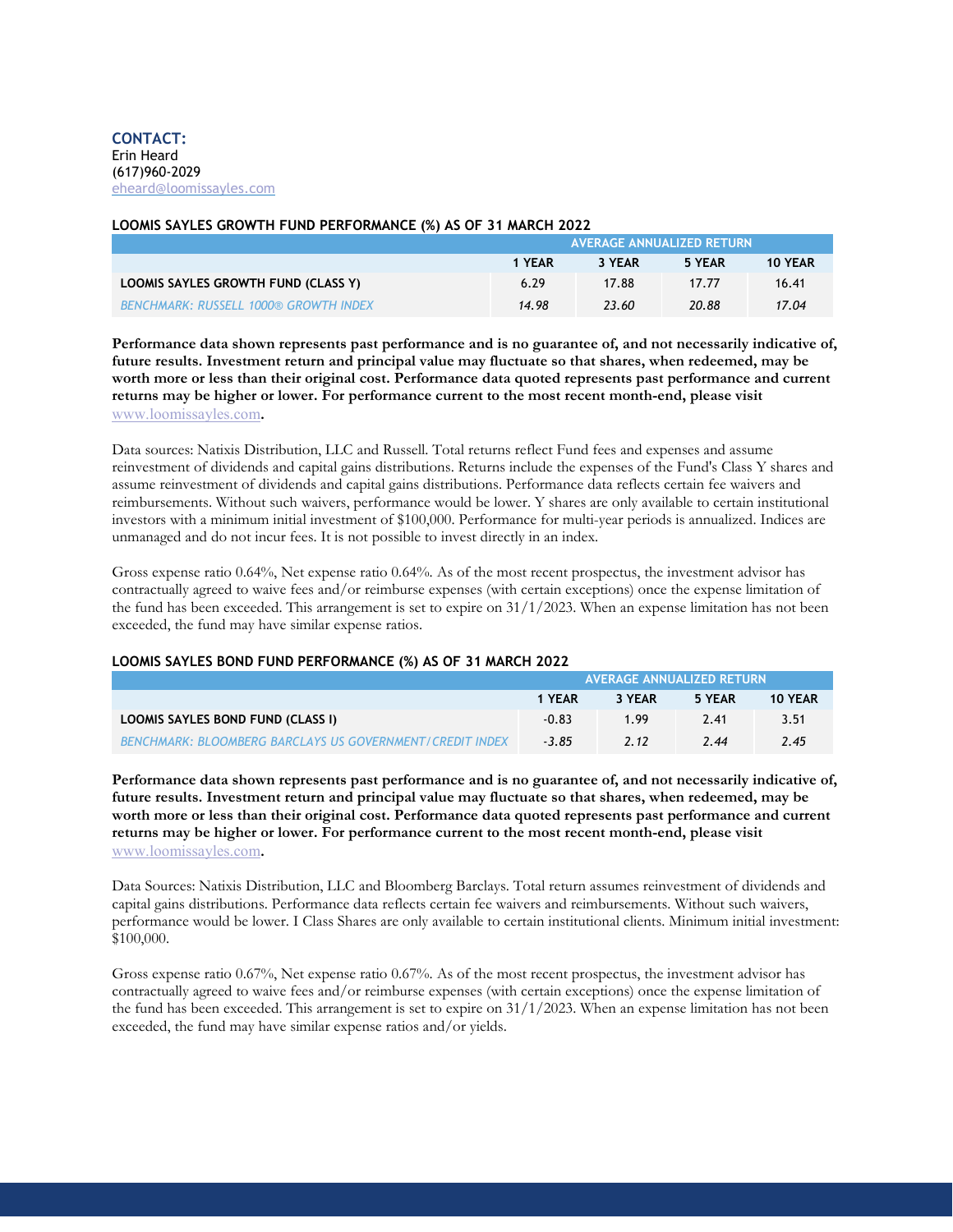### **LOOMIS SAYLES GLOBAL BOND FUND PERFORMANCE (%) AS OF 31 MARCH 2022**

|                                                             | AVERAGE ANNUALIZED RETURN |        |        |                |
|-------------------------------------------------------------|---------------------------|--------|--------|----------------|
|                                                             | 1 YEAR                    | 3 YEAR | 5 YEAR | <b>10 YEAR</b> |
| LOOMIS SAYLES GLOBAL BOND FUND (CLASS I)                    | $-6.43$                   | 1.84   | 2.34   | 1.47           |
| <b>BENCHMARK: BLOOMBERG BARCLAYS GLOBAL AGGREGATE INDEX</b> | $-6.40$                   | 0.69   | 1.70   | 1.04           |

**Performance data shown represents past performance and is no guarantee of, and not necessarily indicative of, future results. Investment return and principal value may fluctuate so that shares, when redeemed, may be**  worth more or less than their original cost. Performance data quoted represents past performance and current **returns may be higher or lower. For performance current to the most recent month-end, please visit**  [www.loomissayles.com](http://www.loomissayles.com/)**.** 

Data Source: Natixis Distribution, LLC and Bloomberg Barclays. Total return assumes reinvestment of dividends and capital gains distributions. Performance data reflects certain fee waivers and reimbursements. Without such waivers, performance would be lower. I Class Shares are only available to certain institutional clients. Minimum initial investment: \$100,000. Performance for multi-year periods is annualized.

Gross expense ratio 0.75%, Net expense ratio 0.69%. As of the most recent prospectus, the investment advisor has contractually agreed to waive fees and/or reimburse expenses (with certain exceptions) once the expense limitation of the fund has been exceeded. This arrangement is set to expire on  $31/1/2023$ . When an expense limitation has not been exceeded, the fund may have similar expense ratios and/or yields.

| EQUING SATELS SINALL CAL TALUE I UND TENTURINGE (10) AS OF STINANCITED LE |                                  |        |        |                |  |
|---------------------------------------------------------------------------|----------------------------------|--------|--------|----------------|--|
|                                                                           | <b>AVERAGE ANNUALIZED RETURN</b> |        |        |                |  |
|                                                                           | 1 YEAR                           | 3 YEAR | 5 YEAR | <b>10 YEAR</b> |  |
| LOOMIS SAYLES SMALL CAP VALUE FUND (CLASS I)                              | 3.25                             | 10.58  | 7 17   | 991            |  |
| <b>BENCHMARK: RUSSELL 2000® VALUE INDEX</b>                               | 3.32                             | 12.73  | 857    | 10.54          |  |

## **LOOMIS SAYLES SMALL CAP VALUE FUND PERFORMANCE (%) AS OF 31 MARCH 2022**

**Performance data shown represents past performance and is no guarantee of, and not necessarily indicative of, future results. Investment return and principal value may fluctuate so that shares, when redeemed, may be worth more or less than their original cost. Performance data quoted represents past performance and current returns may be higher or lower. For performance current to the most recent month-end, please visit**  [www.loomissayles.com](http://www.loomissayles.com/)**.** 

Data source: Natixis Distribution, LLC and Russell. Total returns reflect Fund fees and expenses and assume reinvestment of dividends and capital gains distribution. Returns for one and multi-year periods are annualized. Performance data reflects certain fee waivers and reimbursements. Without such waivers, performance would be lower. Class I shares are only available to certain institutional investors. Minimum initial investment: \$100,000.

Gross expense ratio 0.94%, Net expense ratio 0.90%. As of the most recent prospectus, the investment advisor has contractually agreed to waive fees and/or reimburse expenses (with certain exceptions) once the expense limitation of the fund has been exceeded. This arrangement is set to expire on 31/1/2023. When an expense limitation has not been exceeded, the fund may have similar expense ratios.

### **LOOMIS SAYLES INFLATION PROTECTED SECURITIES FUND PERFORMANCE (%) AS OF 31 MARCH 2022**

|                                                                                                 | <b>AVERAGE ANNUALIZED RETURN</b> |        |        |         |
|-------------------------------------------------------------------------------------------------|----------------------------------|--------|--------|---------|
|                                                                                                 | 1 YEAR                           | 3 YEAR | 5 YEAR | 10 YEAR |
| LOOMIS SAYLES INFLATION PROTECTED SECURITIES FUND (CLASS I)                                     | 3.26                             | 6.68   | 4.74   | 2.66    |
| <b>BENCHMARK: BLOOMBERG BARCLAYS US TREASURY INFLATION</b><br><b>PROTECTED SECURITIES INDEX</b> | 4.29                             | 6.22   | 4.43   | 2.69    |

**Performance data shown represents past performance and is no guarantee of, and not necessarily indicative of, future results. Investment return and principal value may fluctuate so that shares, when redeemed, may be worth more or less than their original cost. Performance data quoted represents past performance and current returns may be higher or lower. For performance current to the most recent month-end, please visit**  [www.loomissayles.com](http://www.loomissayles.com/)**.**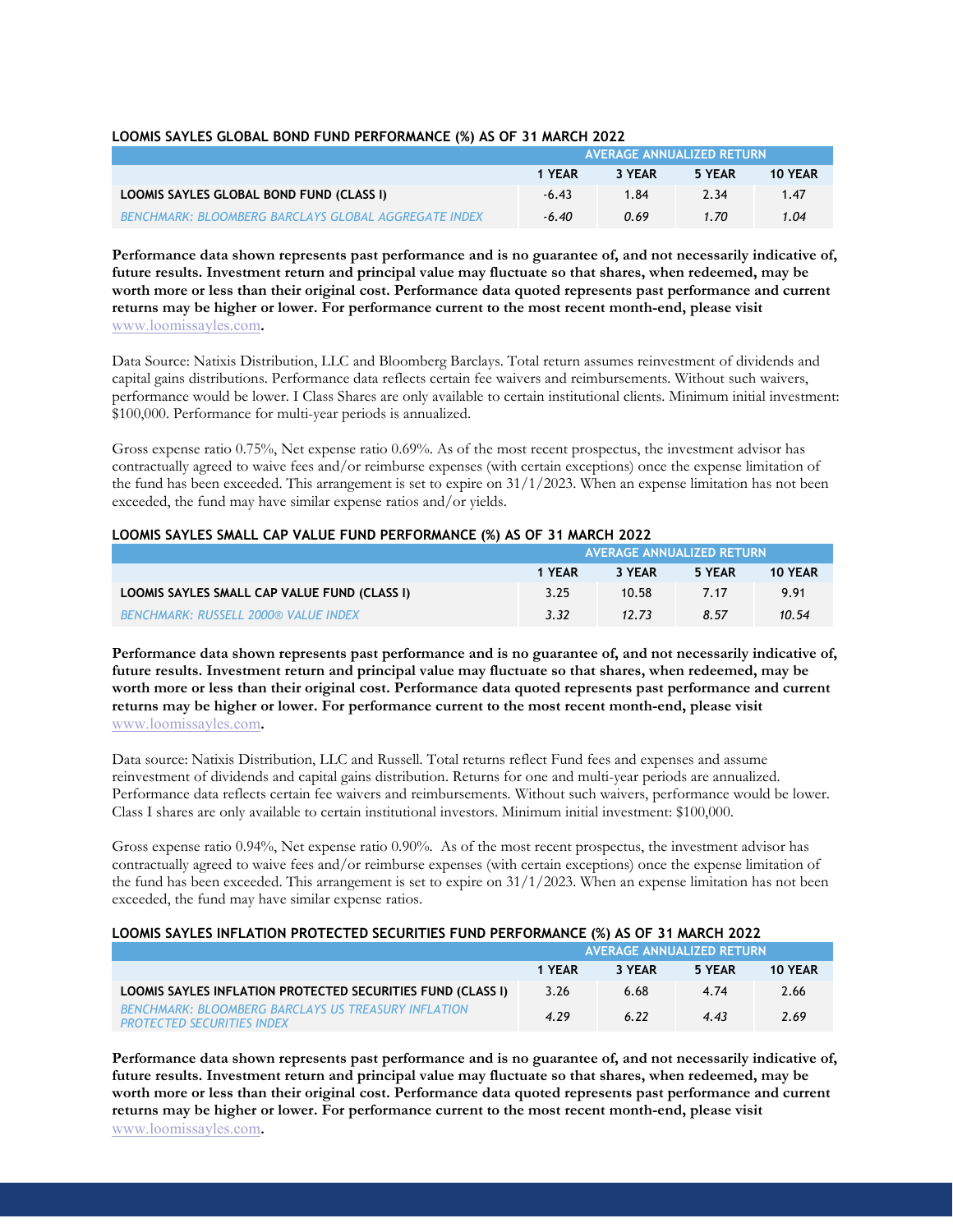Data Source: Natixis Distribution, LLC and Bloomberg Barclays. Total return assumes reinvestment of dividends and capital gains distributions. The Fund revised its investment strategies on 15/12/2004; performance may have been different had the current investment strategies been in place for all periods shown. Performance data reflects certain fee waivers and reimbursements. Without such waivers, performance would be lower. Class I shares are available only to certain institutional investors. Minimum initial investment: \$100,000.

Gross expense ratio 0.52%, Net expense ratio 0.40%. As of the most recent prospectus, the investment advisor has contractually agreed to waive fees and/ or reimburse expenses (with certain exceptions) once the expense limitation of the fund has been exceeded. This arrangement is set to expire on  $31/1/2023$ . When an expense limitation has not been exceeded, the fund may have similar expense ratios and/or yields.

**There is no guarantee that the investment objective will be realized or that the Fund will generate positive or excess return.** Any investment that has the possibility for profits also has the possibility of losses.

Small-Cap Securities Risk: Smaller company investments can be more volatile than those of larger companies.

Value Investing Risk: Value investing carries the risk that a security can continue to be undervalued by the market for long periods of time.

Fixed Income Securities Risk: Fixed income securities may carry one or more of the following risks: credit, interest rate (as interest rates rise bond prices usually fall), inflation and liquidity.

Below Investment Grade Securities Risk: Below investment grade fixed income securities may be subject to greater risks (including the risk of default) than other fixed income securities.

Inflation Protected Securities/TIPS Risk: Inflation protected securities move with the rate of inflation and carry the risk that in deflationary conditions (when inflation is negative) the value of the bond may decrease.

Derivatives Risk: Derivatives involve risk of loss and may entail additional risks. Because derivatives depend on the performance of an underlying asset, they can be highly volatile and are subject to market and credit risks.

Foreign Securities Risk: Foreign securities may involve heightened risk due to currency fluctuations. Additionally, they may be subject to greater political, economic, environmental, credit, and information risks. Foreign securities may be subject to higher volatility than US securities, due to varying degrees of regulation and limited liquidity.

Currency Risk: Currency exchange rates between the US dollar and foreign currencies may cause the value of the fund's investments to decline.

Commodity Risk: Commodity-related investments, including derivatives, may be affected by a number of factors including commodity prices, world events, import controls, and economic conditions and therefore may involve substantial risk of loss.

#### Risks

Equity securities are volatile and can decline significantly in response to broad market and economic conditions. Foreign and emerging market securities may be subject to greater political, economic, environmental, credit, currency and information risks. Foreign securities may be subject to higher volatility than US securities, due to varying degrees of regulation and limited liquidity. These risks are magnified in emerging markets. Investments in small and midsize companies can be more volatile than those of larger companies. Growth stocks may be more sensitive to market conditions than other equities, as their prices strongly reflect future expectations. Currency exchange rates between the US dollar and foreign currencies may cause the value of the Fund's investments to decline.

Past performance is not indicative of future results.

**Before investing, consider the fund's investment objectives, risks, charges, and expenses. Visit im.natixis.com or call 800-225-5478 for a prospectus or a summary prospectus containing this and other information. Read it carefully.**